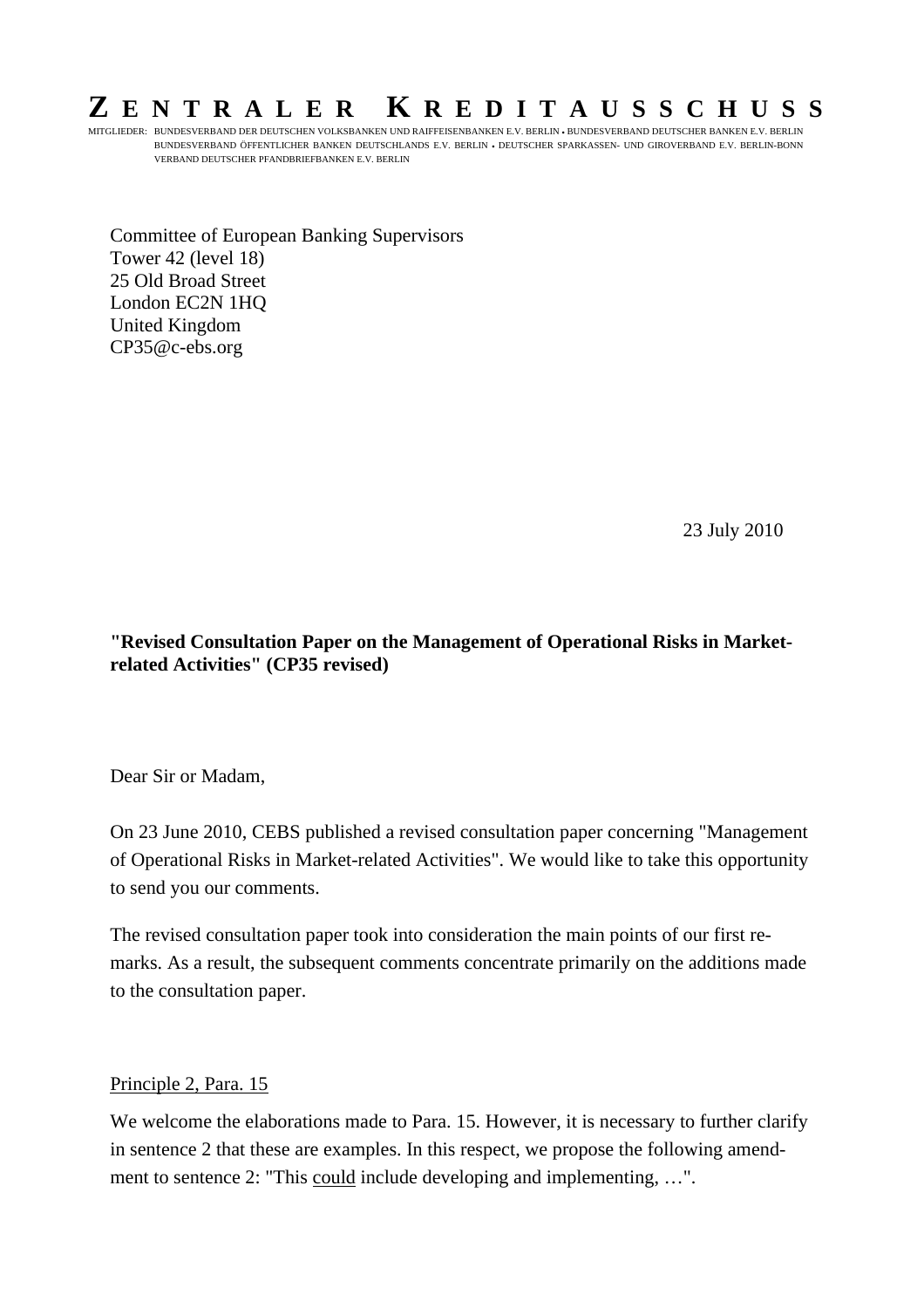In addition, we would like to see some examples of possible communication channels with regard to the notification of material infringements of the desired risk culture. If institutions have whistle blowing in place as described in Principle 16, Para. 64, we would suggest that these be used as a channel for reporting material violations of the desired risk culture.

## Principle 3, Para. 17

According to the requirements of Para. 17, senior management should be capable of understanding potential and actual operational risks that may occur or have already occurred in the institution: That includes operational risks in transactions and encumbrances in market-related activities and operational risks in new products and processes. We fully support this requirement.

We regard, however, the statement as too far-reaching that the senior management should possess good knowledge of products and techniques that relate in particular to the product evaluation and risk assessment. That's why we recommend omitting sentence 3.

## Principle 5, Para. 22, 23

Para. 22 sentence 1 requires in general that the institution should analyze possible sources of fraud and should define countermeasures in relation to the fraud consequences resulting from the business activities. Reference to market-related activities is not made until the second sentence, however.

In our opinion, there is some overlapping between the first sentence and the already existing fraud management regulations. In Germany, these are stipulated in Sect. 25c of KWG ((*Germany's Banking Act*) especially paragraph 1), which is currently extended by the "Gesetz zur Umsetzung der Zweiten E-Geld-Richtlinie" (*Law on Implementing the Second E-Money Directive*) with regard to fraud management.

Therefore we recommend focusing exclusively on fraud in market-related activities in Para. 22 and revising the first sentence as follows: "Institutions should analyse possible sources of fraud and define anti-fraud measures, taking into account the fraud exposure resulting from their market-related activities."

The "appropriate physical separation of the infrastructure used for trading and post-trading processes" is presented in Para. 23 as an example for identifying and preventing fraud. We think that such a requirement is too far-reaching, particularly from the point of view of IT costs. The objective of fraud prevention could be attained by means of program-specific